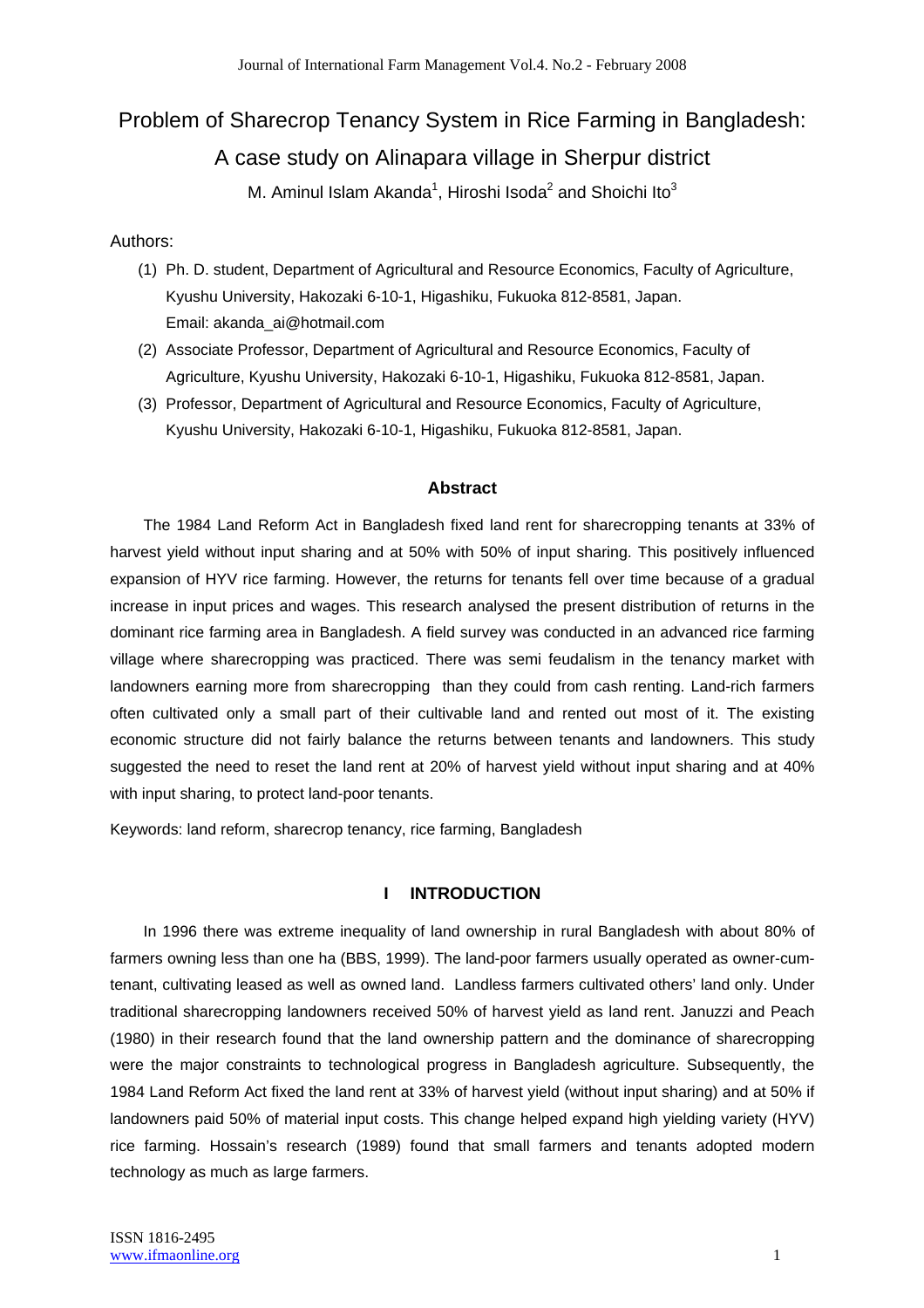The number of tenants increased from 3.73 to 4.55 million between 1983/4 and 1996. A total of 33.8% of farmers operated as tenants in 1996 and 10.2% of them were pure tenants. The area under sharecropping remained almost the same between 1983/4 and 1996 amounting to 1.9 million ha (BBS, 1999). Tenants grew mostly rice because this is the staple food of the Bangladeshi people. The distribution of the crop returns between landowners and tenants became an agrarian problem because of increasing prices (expressed in Taka<sup>1</sup>) of inputs and wages of agricultural labourers both paid by tenants. The returns from rice production did not increase as rapidly as the costs, even though yields of rice were increasing (Hossain, 2001). The rice grown was paddy (paddy-base) in this research. Changes in input prices, rice yields and rice prices are shown in Table I.

|         |               |      |                  |     | , as it is a set of the material contract the contract of the set of the set of the set of the set of the set |              |         |
|---------|---------------|------|------------------|-----|---------------------------------------------------------------------------------------------------------------|--------------|---------|
| Year    | Agric. labour |      | Fertilizer price |     | Diesel price                                                                                                  | Harvest time | Rice    |
|         | wage (Tk      |      | (Tk /100 kg)     |     | (Tk /100 litres)                                                                                              | rice price   | yield   |
|         | /man-day)     | Urea | TSP              | MP  |                                                                                                               | (Tk/ MT)     | (MT/ha) |
| 1980/81 | 14            |      | Average 300      |     | 505                                                                                                           | 3.200        | 2.02    |
| 1990/91 | 37            | 472  | 536              | 428 | 860                                                                                                           | 6.120        | 2.55    |
| 2001/02 | 65            | 576  | 1.135            | 884 | 1,700*                                                                                                        | 6,550        | 3.40    |

# **Table I. Changes in input prices, rice yields and prices at harvest**

**Note:** Fertilizer and diesel prices for 1980/81 were taken from Ahmed (1995) (\*): Diesel price in June 2006 increased to Tk 3,300 per 100 litres

Source: Ahmed (1995), BBS (1995) and MOA (2005)

The wage rate increased from Tk. 14 to Tk. 65 per man-day between 1980/1 and 2001/2. In the case of fertilizers between 1990/91 and 2001/2, the price of Triple Super Phosphate (TSP) more than doubled; Muriate of Potash (MOP) doubled and the price of urea also rose. Diesel mostly used as energy in irrigation went from Tk. 5.05 /litre to Tk. 17.00 /litre during this period, and then to Tk. 33 /litre in 2006. The costs of production rose faster than the returns because of the very small increase in rice price between 1990/1 and 2001/2. The changes in costs of HYV Boro rice production between 1981 and 1999 are shown in Table II.

The cost of land, tillage & labour, and material inputs were 32%, 34% and 34% respectively of the total cost of production in 1981. The land cost decreased from 32% of total costs to 19% between 1981 and 1999. On the other hand, tillage & labour costs increased from 34% to 38% of total costs, even though the cost of family labour was underestimated in 1999. The tenants faced a rent burden paying 33% of harvest yield as land rent under sharecropping.

 $\overline{a}$ 

 $1$  Taka (shortly written as Tk.) is the currency of Bangladesh. The conversion rates for 1USD were equivalent to Tk. 16 in 1980, Tk. 33 in 1990, Tk. 51 in 2000 and Tk. 59 in 2004.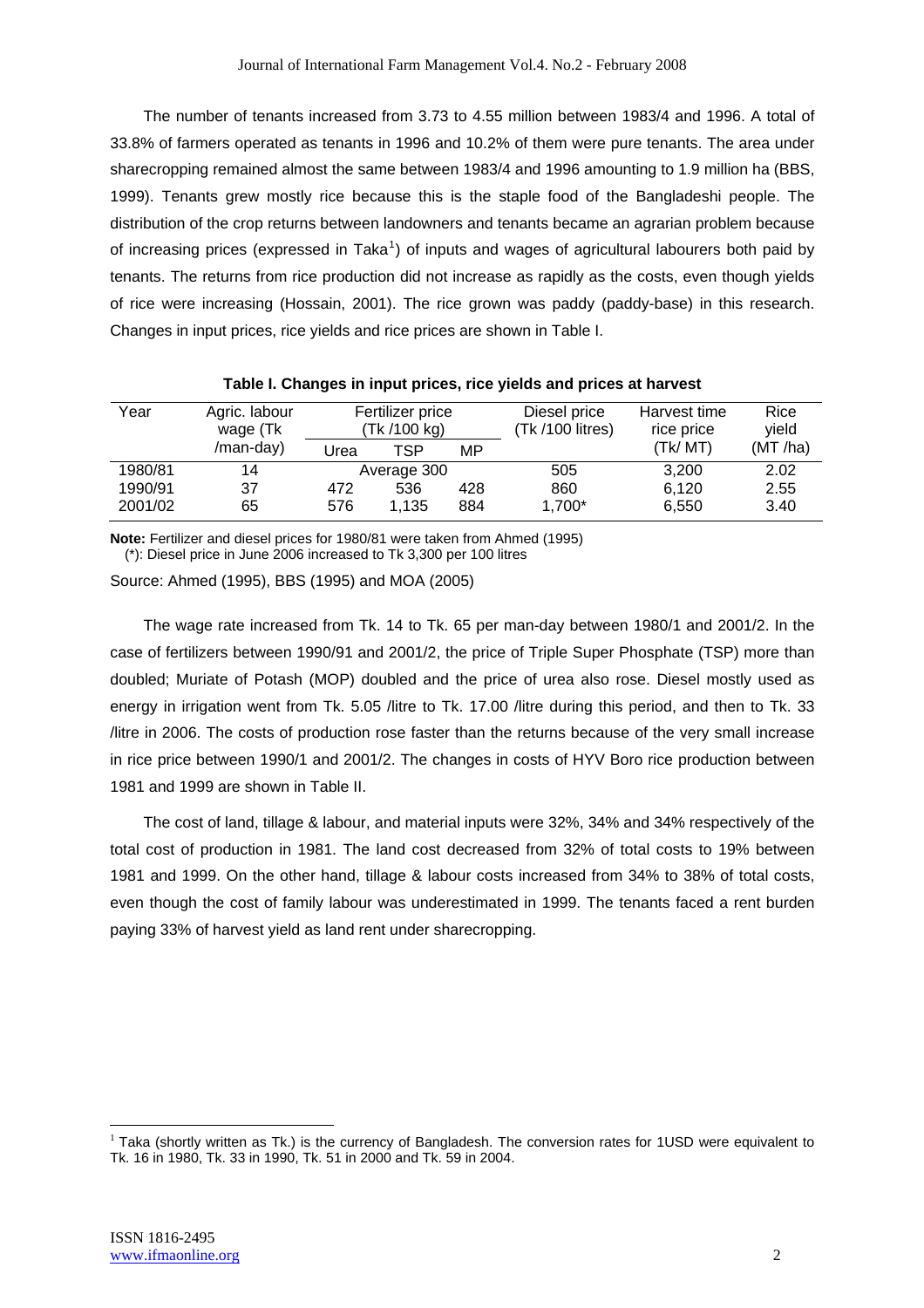| Year | Land cost |       | Labour & tillage cost |       | Material input cost |       | Total costs |       |
|------|-----------|-------|-----------------------|-------|---------------------|-------|-------------|-------|
|      | Tk. /ha   | Share | Tk. /ha               | Share | Tk. /ha             | Share | Tk. /ha     | Share |
| 1981 | 3.055     | 32%   | 3.305                 | 34%   | 3.250               | 34%   | 9.160       | 100%  |
| 1991 | 4.860     | 21%   | 9.700                 | 41%   | 8.960               | 38%   | 23.520      | 100%  |
| 1999 | 6.175     | 19%   | 11,975                | 38%   | 13.640              | 43%   | 31.790      | 100%  |

| Table II. Changes in the cost structure of HYV rice production in Bangladesh |  |  |  |  |
|------------------------------------------------------------------------------|--|--|--|--|
|                                                                              |  |  |  |  |

Note: Cost of production for 1981 and 1991 were calculated by the Ministry of Agriculture and that for 1999 by the Ministry of Food. The 1999 figure underestimated labour cost taking different wage rates for hired and family labour @ Tk. 55 and Tk. 33 per man-day, respectively.

Source: BBS (1995) and BBS (2005)

Meanwhile, Hossain *et. al.* (2003) found from research a shift from sharecropping to fixed cash and in-kind tenancy. Land under sharecropping tenancy declined from 77% to 64% of the tenanted area between 1987/8 and 1999/00. This change to fixed rent tenancy favoured tenants. However, the Centre for Policy Development (2004) reported that landowners charged 0.9 MT rice per ha in 2000/1, but 1.5 MT in 2004 for in-kind tenancy.

The economics of sharecropping tenancy arrangements has become an agrarian issue in recent years. The problem centres on returns to tenants when their costs are rising. This research explored the tenancy problem in rice farming in a village of Bangladesh. The objectives of this research were (1) to evaluate the rewards to sharecropping tenants from cost and return analyses and (2) to identify a possible solution to the tenancy problem.

# **II METHODOLOGY**

#### **2.1. Selection of study area**

The Sherpur was selected as a typical district from 64 districts in Bangladesh. In 1996, 31.2% of the farmers were tenants including 11.5% pure tenants (BBS, 2002), which was consistent with national figures of 33.8% and 10.2%, respectively (BBS, 1999). Nearly 75% of the tenanted area in the district was sharecropped in 2002/3 (DAE, 2004). The problems in sharecrop tenancy in rice farming were analysed in Alinapara village because sharecropping was practised in that village and rice farming occupied 85% of the total cropped area.

#### **2.2. Sample and data**

This research used secondary data collected from statistical reports of the Bangladesh Bureau of Statistics (BBS) and Department of Agricultural Extension (DAE), Sherpur Office. The primary data were collected from a field survey in September 2004. Current data about the village was collected from the local Agriculture Officer and from discussions with groups of farmers. For farm-level data collection, farmers were classified as small (owning up to 1 ha), medium (1 to 3 ha), and large (above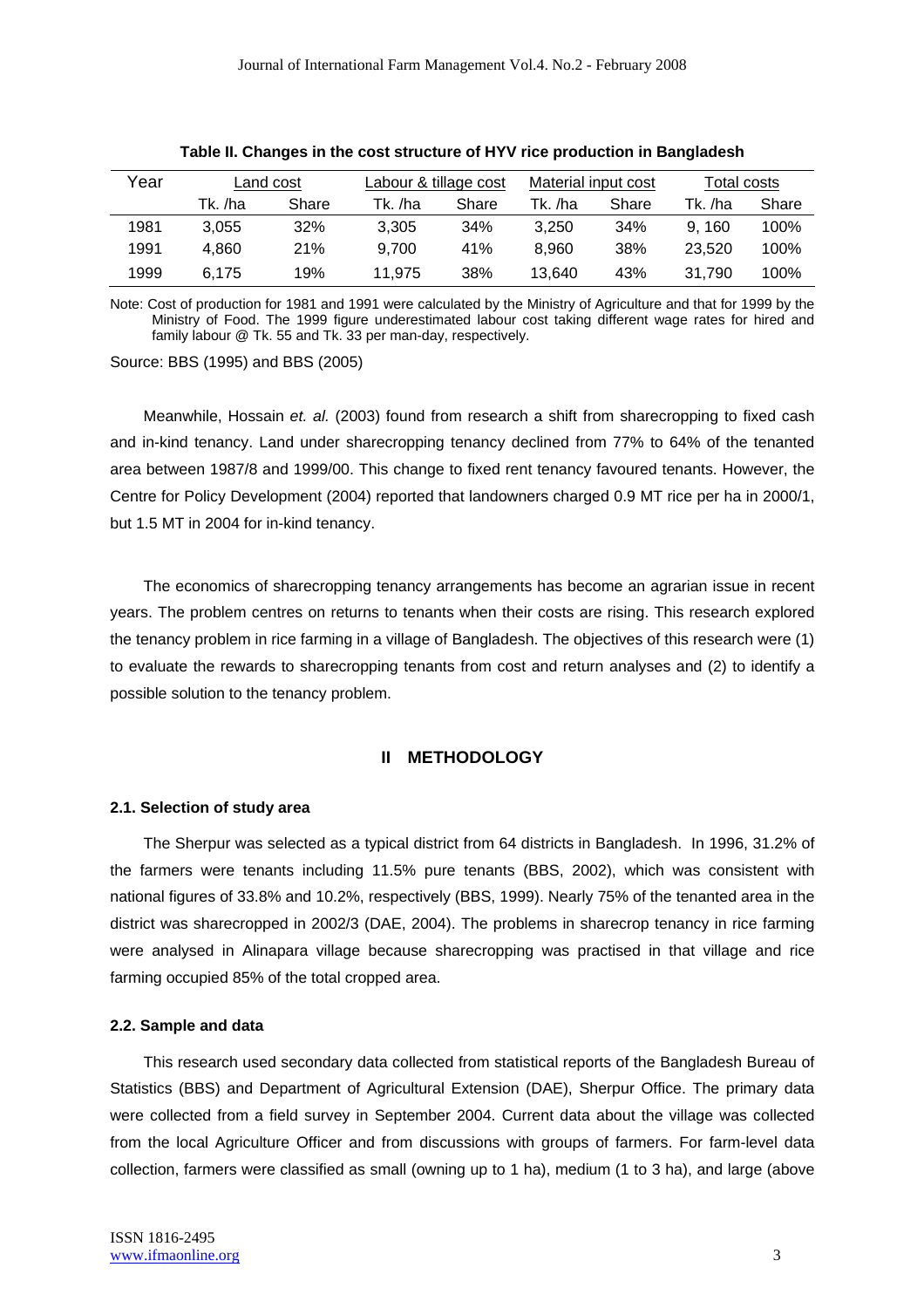3 ha). There were 600 small, 71 medium and four large farmers in the village from whom seven small, four medium and one large farmer were selected as a representative sample by the Agriculture Officer. This sample included one pure tenant and two owner-cum-tenant rice farmers among seven small farmers and one owner-cum-tenant among the four medium farmers.

#### **2.3. Analytical tools**

The cost accounting method was used to analyse the costs and returns from rice. The cost of production was the sum of the land, material inputs, labour and tillage costs. Tillage cost was taken at Tk. 1,400 per ha, which was the average charge of power tillers in the village. Labour cost was the sum of family and hired labour costs, which were calculated using an average wage rate of Tk 70 /man-day estimated by Department of Agricultural Extension, Sherpur (2004). The material input cost included the cost of seeds, fertilizers, irrigation and pesticides. The land cost of Tk. 6,175 per ha per crop season was the cash rent estimated by BBS (2005) for 1999/2000 and by DAE Sherpur (2004) for 2002/3. Some farmers cultivated mortgage-in land taking the rights to land from landowners for a handsome refundable cash deposit. The land cost for mortgage-in land was calculated as the interest payable on the deposit. In the case of input share-tenancy, tenants paid the labour and tillage costs plus 50% of material input costs. Landowners paid 50% of material input costs.

The returns from rice farming were the value of rice receipts at Tk 8 per kg plus the value of by-product at Tk 3,700 per ha. Landowners' return under input share-tenancy was 50% of the rice with tenants' receiving 50% of the rice plus the straw. The profitability of rice farming was estimated as the net return and also disposable rice income. The net return per ha was the total return less total cost including land cost, divided by the total rice area. The disposable rice income was the sum of the net return and costs for land and family labour not payable as cash expenses.

#### **III CHARACTERISTICS OF STUDY AREA AND SAMPLE FARMERS**

Alinapara village is located about 200 km north of the capital city Dhaka and 10 km east of Sherpur district town. The area is medium lowland and is seasonally flooded. A river originating from the northern hilly part of the district flows beside the village and there is a risk of sudden floods from forest rainwater from May to July. Farmers until 1980 grew rice in two seasons each year; Aus (summer) rice between March and July, and Aman (monsoon) rice during August to November. The HYV Boro (winter) rice grown between December and April was started in 1981 and this changed the rice area in other seasons. Farmers got relief from flood damage risk by stopping the low productive Aus rice and growing the more productive and risk free Boro rice. Rice was easy to sell because Sherpur was a rice-processing block with many rice mills. Farmers grew mostly Aman and Boro rice and produced 42% surplus over consumption needs of 4,000 people in the village in 2004.

There were 1,000 households in about 4 sq. km area of Alinapara village. The composition of the households in the village is presented in Table III. The number of both farm and non-farm households increased from 1983/4 to 2004, but their proportion remained almost the same indicating that farmers were not leaving agriculture. There were fewer large and medium farmers but more small farmers.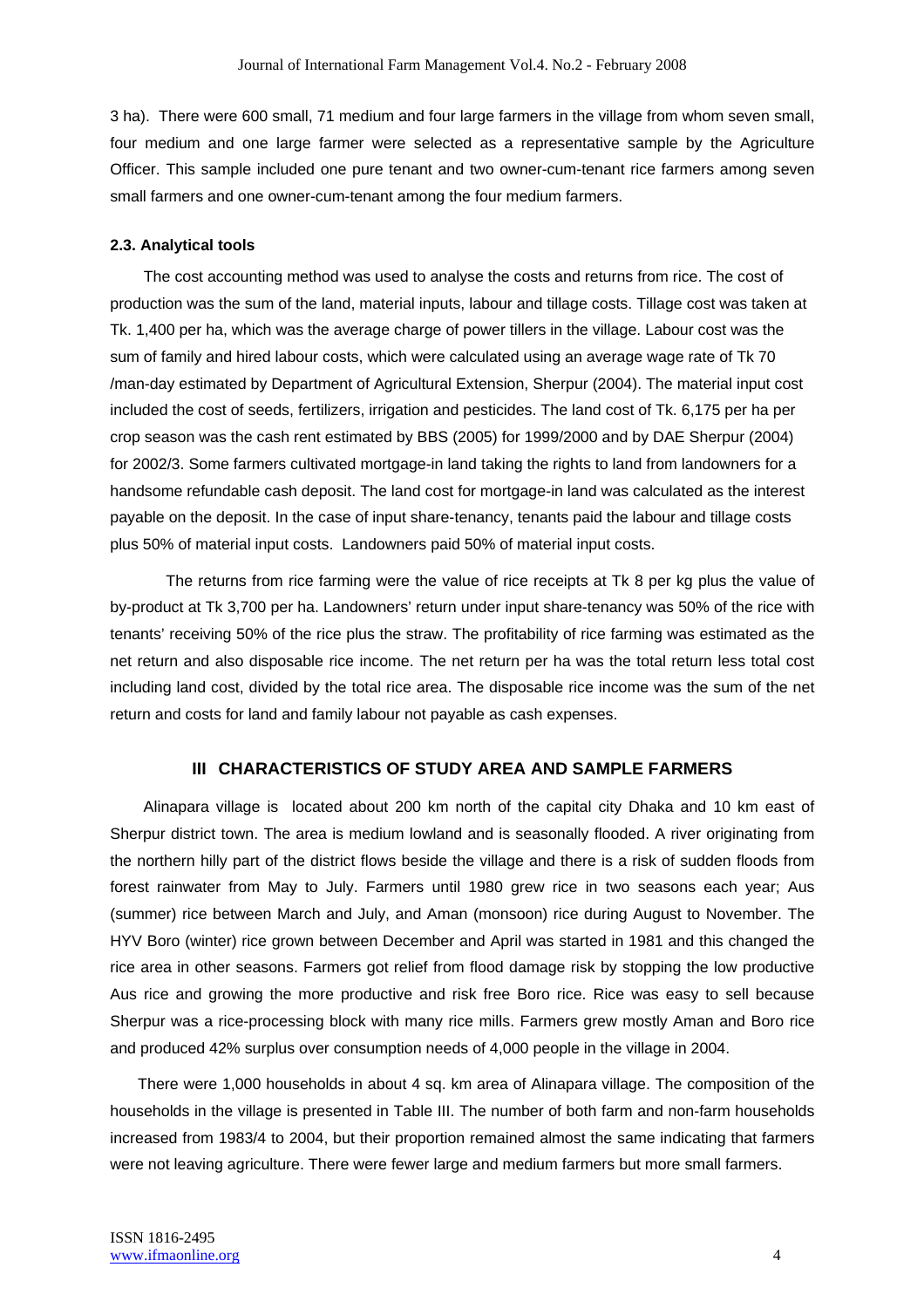| Characters                                | Year 1983/4 | Year 1996  | Year 2004    |
|-------------------------------------------|-------------|------------|--------------|
| Total households                          | 683 (100%)  | 852 (100%) | 1,000 (100%) |
| Farm households                           | 478 (70%)   | 577 (68%)  | 675 (67%)    |
| Small farmers                             | 342         | 483        | 600          |
| Medium farmers                            | 124         | 90         | 71           |
| Large farmers                             | 12          | 4          | 4            |
| Non-farm households                       | 205 (30%)   | 275 (32%)  | 325 (33%)    |
| Households engaged in non-farm activities |             |            |              |
| Rural transport                           | ΝA          | 77         | 100          |
| Agricultural labour                       | 321         | 279        | 200          |
| Cottage industry                          | 30          | 22         | <b>NA</b>    |

Source: BBS (1988), BBS (2002) and Field survey (2004)

There was a decrease in agricultural labourers in the households engaged in non-farm activities. A severe scarcity of permanent labour was observed in 2004 because the extremely poor people could earn non-farm income even obtaining micro-credits from three NGOs working in the village. They sent their children to primary school as every child (who used to work as a permanent labourer) of a poor family got a stipend from the government. Involvement of agricultural labourers in other activities reduced the labour supply and drove wages up. However, the scope for non-farm activities for small farmers was mostly limited to petty shop keeping and other low income activities. The incomes of farmers with various enterprises differed with land ownership. The income composition of the sample farmers in 2004 is presented in Table IV.

| Farmer | No. of |      | Categories of enterprises                                         |         |                 |                     |         |                            |       |  |  |  |
|--------|--------|------|-------------------------------------------------------------------|---------|-----------------|---------------------|---------|----------------------------|-------|--|--|--|
| groups | sample |      | (Amount in '000 Taka and Figures in bracket indicates % of total) |         |                 |                     |         |                            |       |  |  |  |
|        |        | Crop | Livestock                                                         | Fishery | <b>Business</b> | Sources             | Service | Sources                    | Total |  |  |  |
| Small  | 7      | 47   | 9                                                                 | 10      | 8               | Small               |         | Pesticide                  | 81    |  |  |  |
|        |        | (58) | (11)                                                              | (12)    | (10)            | shop at<br>roadside | (9)     | spray, local<br>postmaster | (100) |  |  |  |
| Medium | 4      | 89   | 13                                                                | 12      | 54              | Grocery             | 17      | Official job,              | 185   |  |  |  |
|        |        | (48) | (7)                                                               | (7)     | (29)            | shop                | (9)     | pension                    | (100) |  |  |  |
| Large  |        | 173  | 31                                                                | 38      | 104             | Grocery             | 0       |                            | 346   |  |  |  |
|        |        | (50) | (9)                                                               | (11)    | (30)            | shop                | (0)     |                            | (100) |  |  |  |
| All    | 12     | 71   | 13                                                                | 13      | 31              | ۰                   | 10      |                            | 137   |  |  |  |
|        |        | (52) | (9)                                                               | (9)     | (23)            |                     | (7)     |                            | (100) |  |  |  |

**Table IV. Distribution of income among different enterprises by farmer groups in 2004**

Source: Field survey (2004)

The average incomes of small, medium and large farmers were 81, 185 and 346 thousand Taka, respectively in 2004. Crop was the main source of income accounting for 52% of households' income. The share of crop income was highest (58%) for small farmers but their non-farm income share was the lowest. On the other hand, medium and large farmers undertook more business and service activities.

Crop income ranged from 47-173 thousand Taka depending upon the area of owned land. Land ownership and utilization for the sample farmers are presented in Table 5. Owned cultivable land of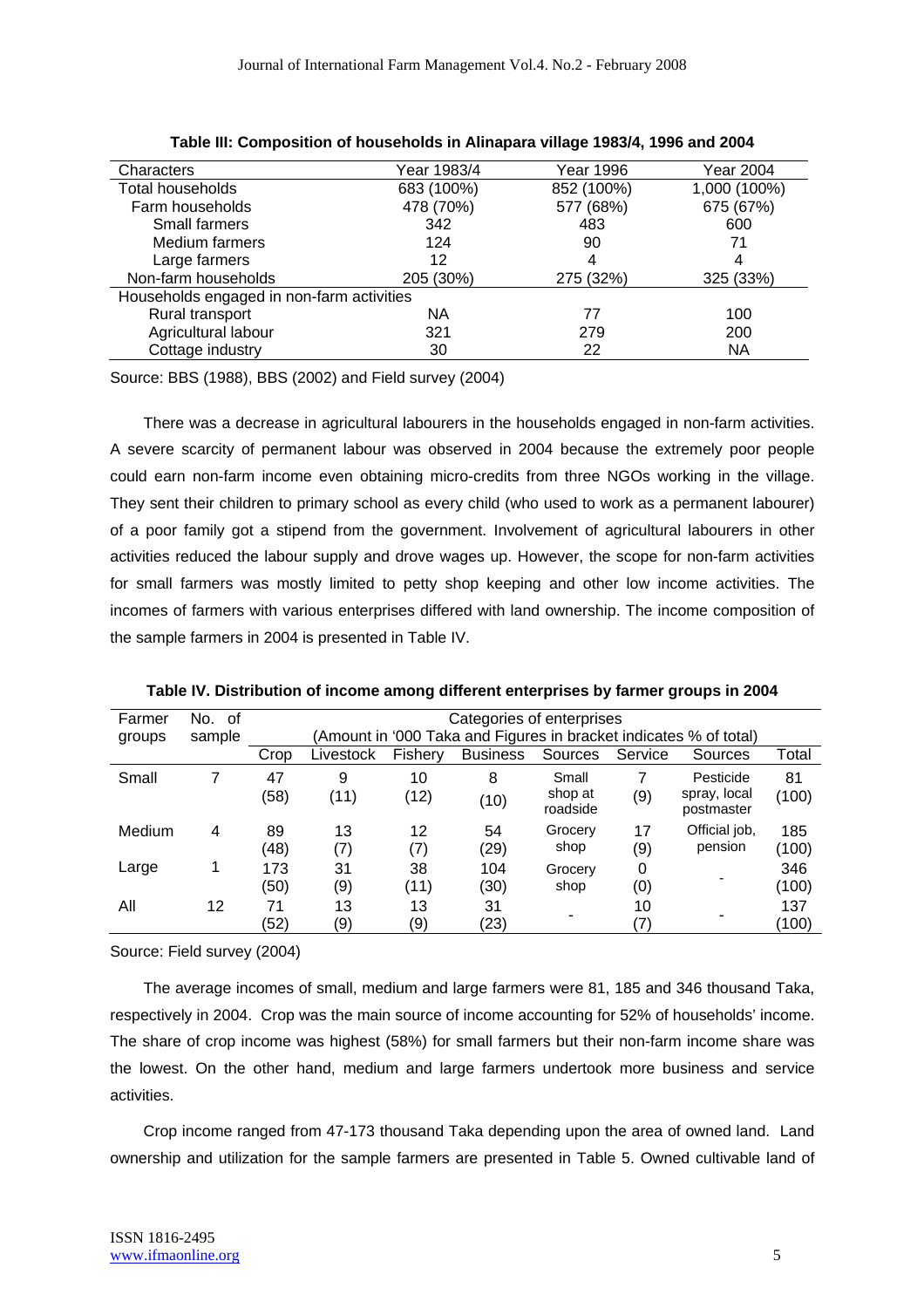small, medium and the large farmer were 0.35, 1.76 and 4.32 ha, respectively. The soil in the village was mostly clay and loam types suitable for rice farming. The large farmer had a sandy loam soil near to his homestead that was easy to take care of.

| Farmer | Land distribution and utilization (area in ha) |            |            |         |        |        |        |        |               |  |  |
|--------|------------------------------------------------|------------|------------|---------|--------|--------|--------|--------|---------------|--|--|
| groups | Homes                                          | Own        | Own non    | Owned   | Rented | Rented | Mortga | Mortga | Operated      |  |  |
|        | tead                                           | cultivable | cultivable | area    | in     | out    | ge in  | ge out | farm $(B+D-)$ |  |  |
|        | (A)                                            | (B)        | (C)        | (A+B+C) | (D)    | (E)    | (F)    | (G)    | $E + F - G$   |  |  |
| Small  | 0.13                                           | 0.35       | 0.00       | 0.48    | 0.37   | 0.00   | 0.13   | 0.00   | 0.85          |  |  |
| Medium | 0.14                                           | 1.76       | 0.05       | 1.95    | 0.09   | 0.46   | 0.00   | 0.28   | 1.11          |  |  |
| Large  | 0.20                                           | 4.32       | 0.04       | 4.56    | 0.00   | 3.24   | 0.00   | 0.00   | 1.08          |  |  |
| Αll    | 0.14                                           | 1.15       | 0.02       | 1.31    | 0.25   | 0.42   | 0.07   | 0.09   | 0.96          |  |  |

**Table V. Ownership and utilization of land among different farmer groups in 2004**

Source: Field survey (2004)

The operated area did not differ much (from 0.85 to 1.11 ha) between the farmer groups because the medium and large farmers cultivated only a small part of their owned land and rented out most of it. Small farmers cultivated others' land more than their own (0.37 ha rented-in > 0.35 ha own land). It was found that tenants usually received the straw which the 1984 Land Reform law allowed a landowner to receive. Landowners gave up their straw because they did not have many bullocks or cows to feed.

Farmers operated as individuals and had no entity to represent them in the village. The agricultural extension service was not readily available in the village as it was located far from the Agriculture Offices. The organizational linkages of farmers were mostly loan-based and the sample farmers had links with a government bank, NGOs and local businesses. Small farmers borrowed from both NGOs and banks. However, the medium and large farmers borrowed only from banks.

# **IV EXTENT OF RICE FARMING AND DISTRIBUTION OF PROFIT**

## **4.1. Extent of rice farming and rice yield among sample farmers**

There were 459 ha in rice out of 540 ha cropped in Alinapara village in 2003/4. The cropping intensity (C.I.) measured the extent of crop farming, as a percentage of the net crop area. The C. I. of the operated farm area and the proportion in rice by farmer groups are presented in Table VI. Operated farm area is that land that is cultivated for cropping and can be owned, rented-in and mortgaged-in areas. The C. I.(s) of small, medium and the large farms were 205%, 201% and 236%, respectively. The highest C. I., that for the large farmer, reflected his concentration on rice farming. The operated rice areas of small, medium and the large farm, were 1.46, 1.87 and 2.09 ha, respectively. It was noted that 81% of the operated area of the large farmer was occupied by sandy and sandy-loam soils, not the best soils for rice, but he preferred rice farming irrespective of soil types because rice was easily sold.

## **Table VI. Composition of rice area among farmer groups and tenancy status**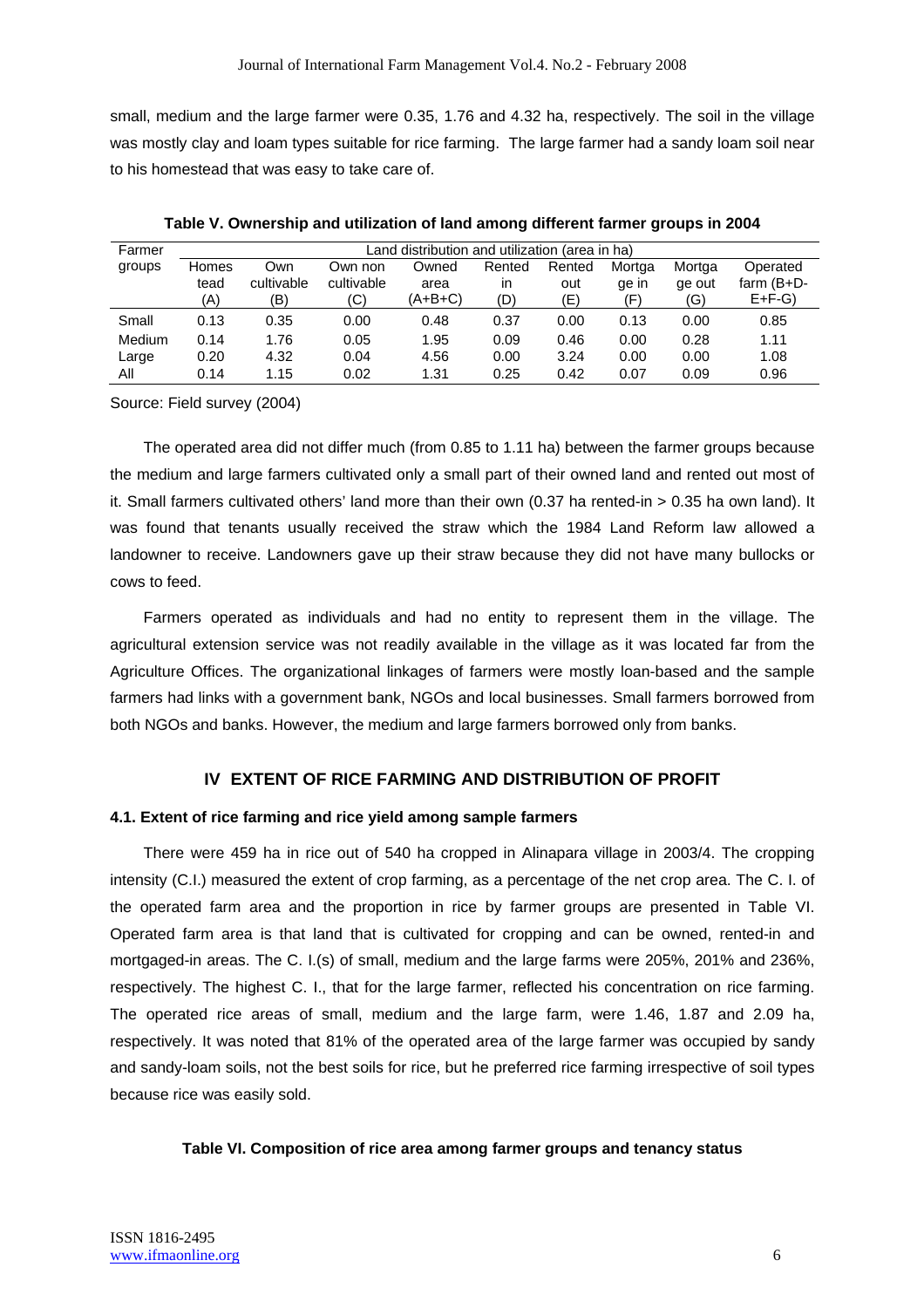| Farmer |       | C.I of operated |      | Operated rice area (ha) | Rent-out | Total      |           |           |
|--------|-------|-----------------|------|-------------------------|----------|------------|-----------|-----------|
| groups |       | farm area (%)   |      | Rented                  | Mortga   | Total      | rice area | rice area |
|        |       |                 | land | - in                    | ge-in    | D          | (ha)      | (ha)      |
|        | Total | Rice            |      | B                       | С        | $=(A+B+C)$ | E         | (D+E)     |
| Small  | 205   | 171             | 0.61 | 0.63                    | 0.22     | 1.46       | 0.00      | 1.46      |
| Medium | 201   | 166             | 1.71 | 0.16                    | 0.00     | 1.87       | 0.91      | 2.78      |
| Large  | 236   | 192             | 2.09 | 0.00                    | 0.00     | 2.09       | 6.48      | 8.57      |

Source: Field survey (2004)

The total rice area was the sum of the operated rice area and that rented-out. Total rice area and operated rice area were the same for small farmers because they had no rented-out land. The large farmer rented 76% of his total rice area. Medium and large farmers engaged tenants in rice farming as it was easy to collect their share of the rice income. Landowners did not usually change their tenants, and tenants were found to have cultivated the same land for several years. All sample tenants cultivated rice in both Aman and Boro rice seasons on rented-in lands. The profitability of rice growing was found by aggregating the two crops. The productivity of rice differed with land ownership and tenancy status as shown in Table VII.

| Farmer |          | Rice yield (MT/ha) |                          |         |      |  |  |  |  |
|--------|----------|--------------------|--------------------------|---------|------|--|--|--|--|
| groups |          | Operated rice area | Rented                   | Average |      |  |  |  |  |
|        | Own land | Rented-in          | Mortgage in              | out     |      |  |  |  |  |
| Small  | 3.63     | 3.40               | 3.10                     | -       | 3.45 |  |  |  |  |
| Medium | 4.01     | 3.80               |                          | 3.45    | 3.81 |  |  |  |  |
| Large  | 4.38     | -                  | $\overline{\phantom{0}}$ | 3.55    | 3.75 |  |  |  |  |

**Table VII. Rice yield of the sample farmers by farmer group and tenancy status** 

Source: Field survey (2004)

Rice yields were lowest for small farmers but were above the national average of 3.42 MT/ha in 2003/4 (MOA, 2005). The yield was highest for the large farmer on his own operated area because of using new seeds, extension advice and keeping contacts with Agriculture Officers. Rice yields of small farmers were low in rented-in areas. However, there was not much variation in HYV of rice between landowner and tenant. Landowners reported that tenants were less interested and less careful in cultivating rented land.

#### **4.2. Profitability of rice farming, the farmer groups and tenancy status**

The profitability of rice farming differed between farmer groups mainly because of the variation in yields. The costs and returns in rice production for farmer groups and tenancy status are shown in Table VIII. The net return from own operated farms was higher for large and medium farmers than for small farmers. However, large and medium farmers rented out most of their owned land because of limited availability of family labour. At most, about 2 ha could be operated and controlled by a family. Land-rich farmers reported that they could not provide good management for large operated areas. Moreover, higher costs from higher wages would occur if they hired more labour in a tight labour market. It was found that the large farmer received a net return of Tk. 4,275 /ha from rented-out land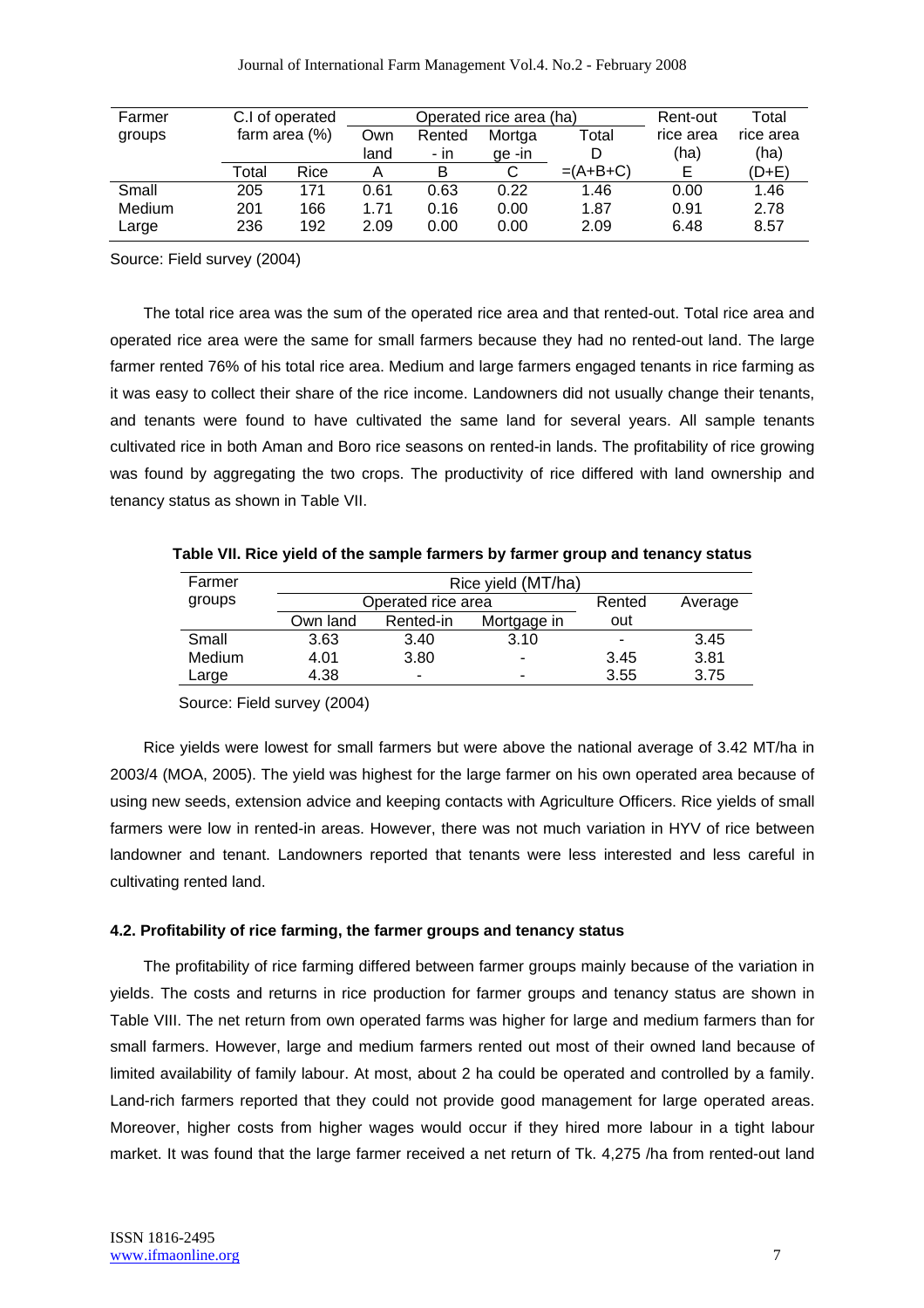compared to Tk 6,175 for cash renting. The large farmer tried to get higher returns by keeping his tenants under pressure by comparing his higher yield with the lower yields the tenants obtained.

| Farmer groups | Total  |         |                  | Costs  |        |       | <b>Net</b>   | Disposable |
|---------------|--------|---------|------------------|--------|--------|-------|--------------|------------|
| and tenancy   | return | Tillage | <b>Materials</b> | Hired  | Family | Land  | return       | income     |
| status        | (A)    | (B)     | (C)              | labour | labour | (F)   | $(G = A-B -$ | $(E+F+G)$  |
|               |        |         |                  | (D)    | (E)    |       | $C-D-E-F$    |            |
| Small farmer  | 25,295 | 1,400   | 5,949            | 3,180  | 6,376  | 3,434 | 4,956        | 14,766     |
| Own operated  | 32,356 | 1,400   | 7.770            | 4,546  | 5,200  | 6.175 | 7,265        | 18,640     |
| Rented in     | 17,300 | 1,400   | 3,678            | 1,798  | 7,620  |       | 2,802        | 10,422     |
| Mortgage in   | 28,522 | 1,400   | 7.370            | 3,346  | 6,089  | 5,612 | 4,705        | 16,406     |
|               |        |         |                  |        |        |       |              |            |
| Medium farmer | 27,704 | 942     | 6,365            | 4,291  | 2,412  | 5,815 | 7,879        | 16,106     |
| Own operated  | 35,800 | 1,400   | 7,968            | 6,346  | 3,638  | 6.175 | 10,273       | 20,086     |
| Rented in     | 18,890 | 1,400   | 3,825            | 6,691  | 3,023  | ٠     | 3.951        | 6.974      |
| Rented out    | 14,066 | 0       | 3,775            |        |        | 6,175 | 4,116        | 10,291     |
| Large farmer  | 20,210 | 342     | 4,863            | 1,230  | 1,185  | 6,175 | 6,415        | 13,775     |
| Own operated  | 38,775 | 1,400   | 7.990            | 5,041  | 4.866  | 6.175 | 13,305       | 24,346     |
| Rented out    | 14,225 | 0       | 3.775            |        |        | 6,175 | 4,275        | 10.450     |

**Table VIII. Cost and return of rice farming (Tk. /ha) by farmer groups and tenancy status**

**Note:** Both the amounts of total return and material input costs for rented-in and rented-out areas were lower than those of own operated area because, the calculation was based on the actual receipts and payments of output and input shares after dividing those among landowners and tenants.

Source: Field survey (2004)

Average net returns and the net return from rented-in land were lowest for small farmers. However, small farmers had 43% rented in land in their operated rice area. They earned the lowest net return (Tk. 2,802) from rented-in rice farming but cultivated rented land instead of working as agricultural labourers. Tenants believed that working as agricultural labourers would hamper social prestige and they made a trade-off between economic gain and social prestige in cultivating rented land. However, disposable rice income did not differ much among farmer groups because 2/3rds of the labour supplied by small farmers came from the family.

# **V PROBLEM IN SHARECROP TENANCY AND A POSSIBLE SOLUTION**

#### **5.1. Inequalities in distribution of returns and suggested re-distribution**

The tenants were subsistence farmers and had much lower net returns than landowners. The distribution of returns between tenants and landowners can be seen from the analyses of the same rented-in farms (Table IX). The gross return from rented-in land was Tk. 31,580 per ha, the tenant receiving Tk. 17,505 (the value of the rice share and straw), and the landowner Tk. 14,075 (the value of the rice share). The difference between receipts and payments (Tk.  $17,505 - Tk$ .  $14,075 = Tk$ . 3,430) per ha was less than the value of the straw (Tk. 3,700), because one tenant paid for a share of the straw. After allowing for all costs, the net benefit for the tenant was Tk. 2,945, and Tk. 4,195 for the landowner. The distribution of costs and benefits between tenants and landowners is presented in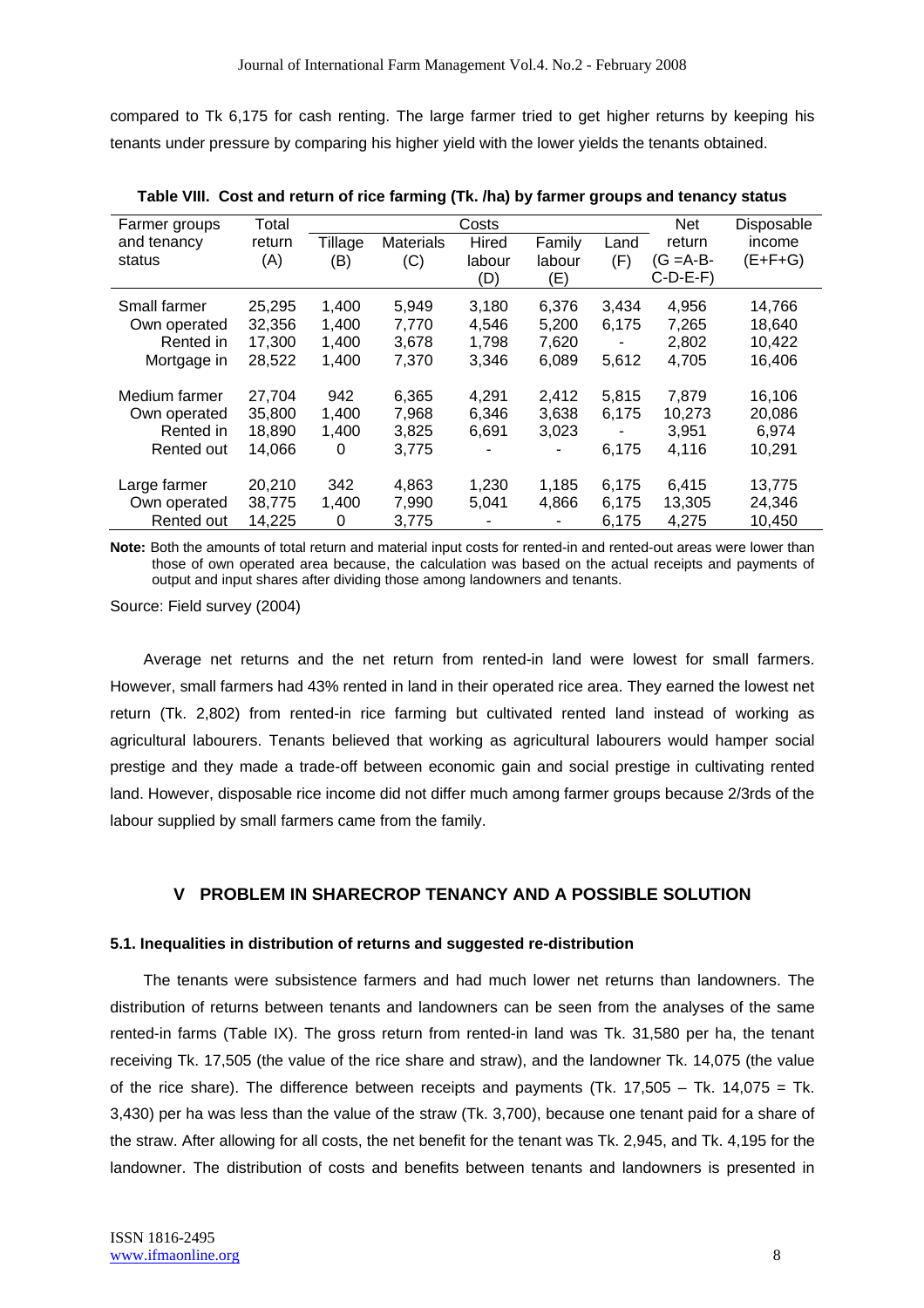Figure 1. It can be seen that the relative net benefit or gain for landowners was higher than that for tenants.



**Figure 1. Nature of receipts for tenants and landowners from a rented rice farm** 

The distribution of receipts for tenants and the payments to landowners from rented-in land and a possible rational re-distribution is presented in Table IX. Landowners cash renting would receive rent of Tk 6,175 but after paying for their share of material inputs, there remains a surplus. This sum could be termed 'landowner reward for materials' and is Tk 4,195 (landowner total receipts Tk. 14,075 – cash rent for land Tk 6,175 – material input costs Tk 3,705).

On the other hand, tenants pay explicit costs for tillage and hired labour in addition to their share of material inputs, family labour and management. The tenant would receive a 'tenant reward for material input' like the landowner because they also share costs for material inputs. In calculating the net return for tenants, nothing was allowed to them for their management but the tenants should get a reward for their management ('tenant reward for management'). This was estimated at Tk 2,400 per ha being the total net return of Tk 7,140 (Tk 4,195 + Tk. 2,945) distributed proportionately over the cash costs for material inputs, hired labour and tillage. No reward was allowed for any household assets. The 'tenant reward for management' of Tk. 2,400 was distributed for the cash expenses on tillage and hired labour.

Source: Field survey (2004)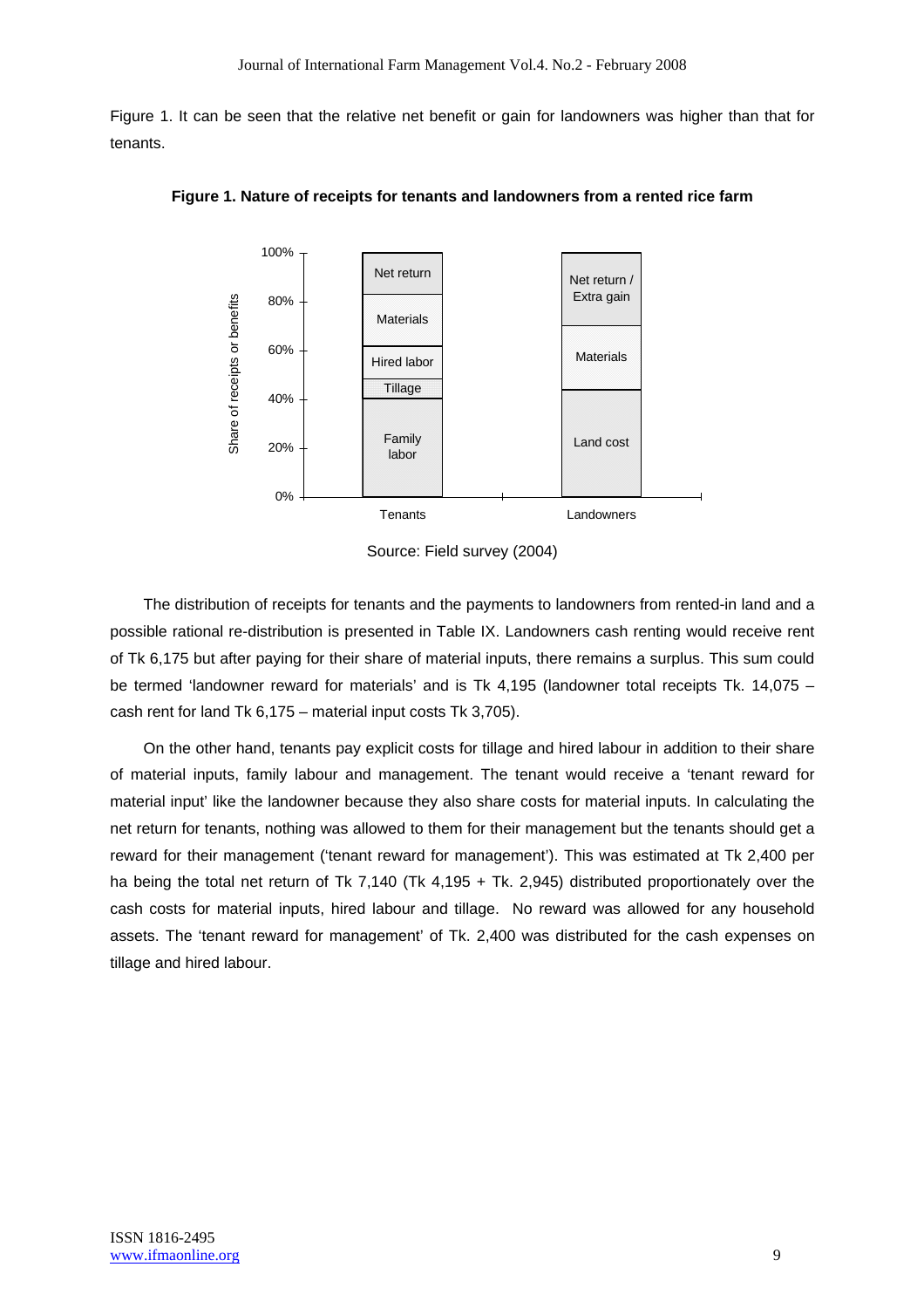| Groups                      | Distribution of existing<br>returns |                  |        | Re-category of existing distribution      |                | Proposed re-<br>distribution |                               |                 |
|-----------------------------|-------------------------------------|------------------|--------|-------------------------------------------|----------------|------------------------------|-------------------------------|-----------------|
|                             | Items                               | Tk/ha            | No.    | Items                                     | Tk. /ha        | ℅                            | Tk. /ha                       | %               |
| Landowners'                 | Land cost                           | 6,175            | A      | Land cost                                 | 6,175          | 19.6                         | 6,175                         | 19.6            |
| return<br>Tk. 14,075 /ha    | Materials cost<br>Net return        | 3,705<br>4,195   | B<br>C | Materials cost<br>Reward for<br>materials | 3,705<br>4,195 | (B+C)<br>25.0                | 3,705<br>2,370<br>$(-1, 825)$ | (B+C)<br>19.3   |
| Tenants'                    | Family labour                       | 7.030            | D      | Family labour                             | 7,030          |                              | 7,030                         |                 |
| return                      | cost                                |                  |        | cost                                      |                | (D+E+                        |                               |                 |
| Tk. 17,505 /ha              | Hired labour<br>cost                | 2,425            | E      | Hired labour<br>cost                      | 2,425          | $F+G$<br>41.8                | 2,425                         | (D+E+<br>$F+G$  |
|                             | Tillage cost                        | 1,400            | F      | Tillage cost                              | 1,400          |                              | 1,400                         | 41.8            |
|                             |                                     |                  | G      | Reward for<br>management                  | 2,400          |                              | 2,400                         |                 |
|                             | Materials cost                      | 3,705            | н      | Materials cost                            | 3,705          | $(H+I)$                      | 3,705                         |                 |
|                             | Net return                          | 2,945<br>$(I+G)$ |        | Reward for<br>materials                   | 545            | 13.5                         | 2,370<br>(+ 1,825)            | $(H+I)$<br>19.3 |
| Total return Tk. 31,580 /ha |                                     |                  |        |                                           | 31,580         | 100                          | 31,580                        | 100             |

**Table IX. Distribution of returns from rented-in land and proposed re-distribution** 

Source: Field survey (2004)

After allowing for a management reward, the residual (net return Tk. 2,945 – reward for management Tk. 2,400 = Tk. 545 per ha) was deemed the 'tenant reward for materials'. The 'reward for materials' differed greatly between tenants (Tk. 545) and landowners (Tk. 4,195). To more fairly distribute the rewards for material inputs of Tk 4,740 (Tk. 545 for tenants + Tk. 4,195 for landowners), it was decided to divide the amount equally between tenants and landowners. Tenants received Tk 1,825 from landowners after balancing the 'reward for materials' (Tk 4,195 - Tk 2,370). The current and possible distributions are presented in Figure 2.

The possible re-distribution suggests that 19.6% of gross harvest be the reward for land, 38.6% (landowner 19.3% + tenant 19.3%) for material inputs and 41.8% for tillage and labour. The amounts rounded would be 20%, 40% and 40% for land, tillage & labour and material inputs, respectively. In other word, landowners would receive 20% of gross harvest as land rent instead of the existing rate of 33% and would receive 40% of gross harvest after paying 50% of the material inputs instead of the existing 50% under the sharecrop tenancy system.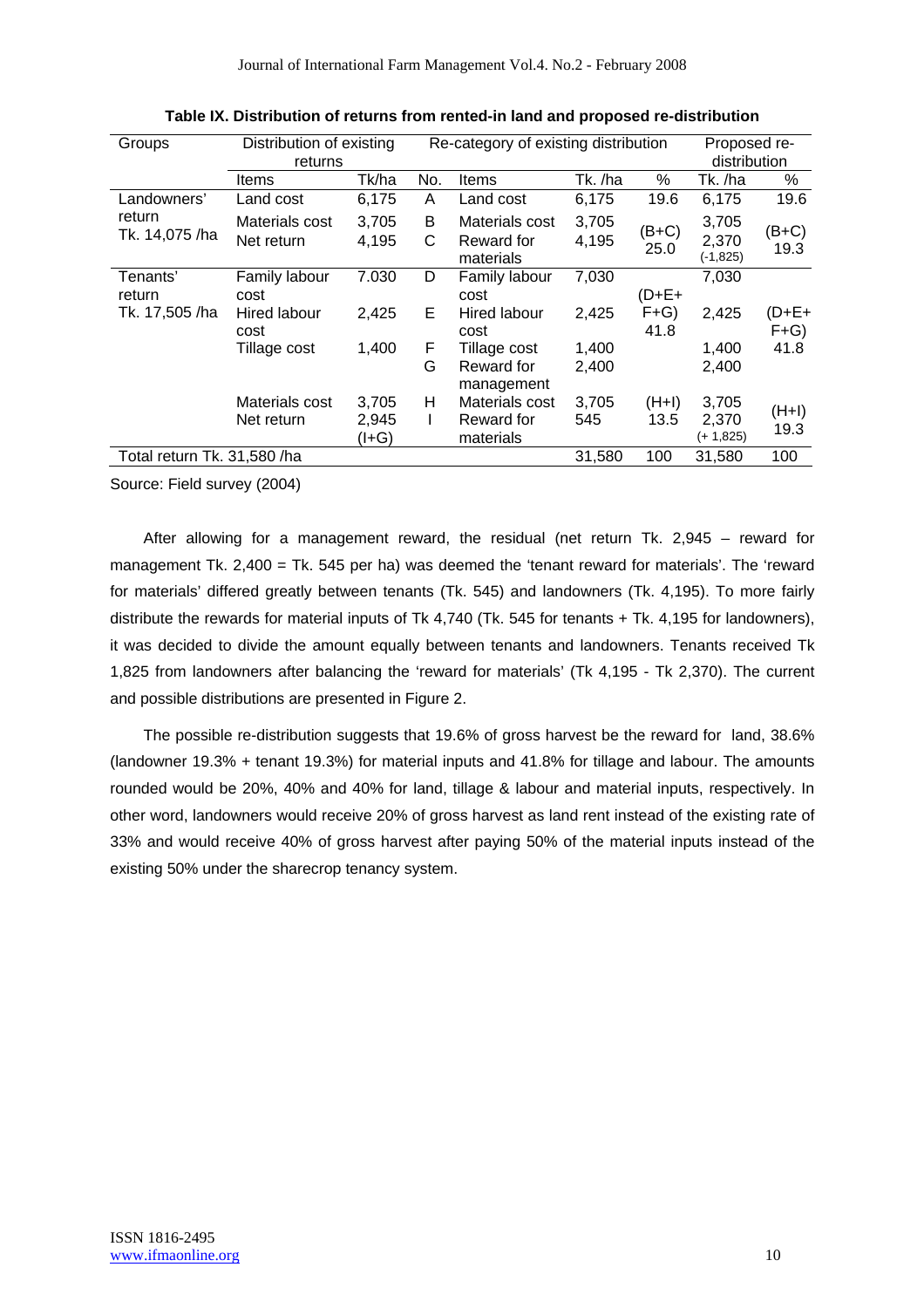

**Figure 2. Distribution of return on rented-in rice farm and proposed re-distribution** 

Source: Field survey (2004)

#### **5.2. Rationale for the proposed re-distribution**

The landowners receive 50% of both rice and straw after paying 50% of material input costs under share-tenancy system as per the 1994 Land Reform Act. The land-rich farmers preferred sharetenancy because they gained more (Tk 10,370 per ha) than from cash renting (Tk 6,175 per ha). Even paying high rents, tenants in the study village cultivated rented-in land because not all could gain nonfarm jobs as these were limited to rural transport, petty shopping or agricultural labouring.

Tenants would benefit from cash renting or payment of rent in-kind where rent is payable in terms of rice after harvest. However, tenants in the study village could not leave the share-tenancy system because they (a) were afraid of the risk of crop failure from flooding, (b) were unable to pay the cash rent that landowners demanded in advance, and (c) needed a higher in-kind rent. Moreover, they could not bargain with the landowners because there was no entity to bargain on their behalf.

The economic circumstances of capital-poor tenants did not allow them to rent land for cash. Considering only the well-being of tenants, government could legislate to change the income distribution between tenants and landowners. The reduction of crop-share for land from 50% to 40% of harvest in case of input sharing would reduce returns to landowners. This would encourage them to rent-out land with easy terms and shift towards cash renting. The suggested re-distribution would increase the return of tenants encouraging them to intensify production and increase productivity, and would reduce income inequalities.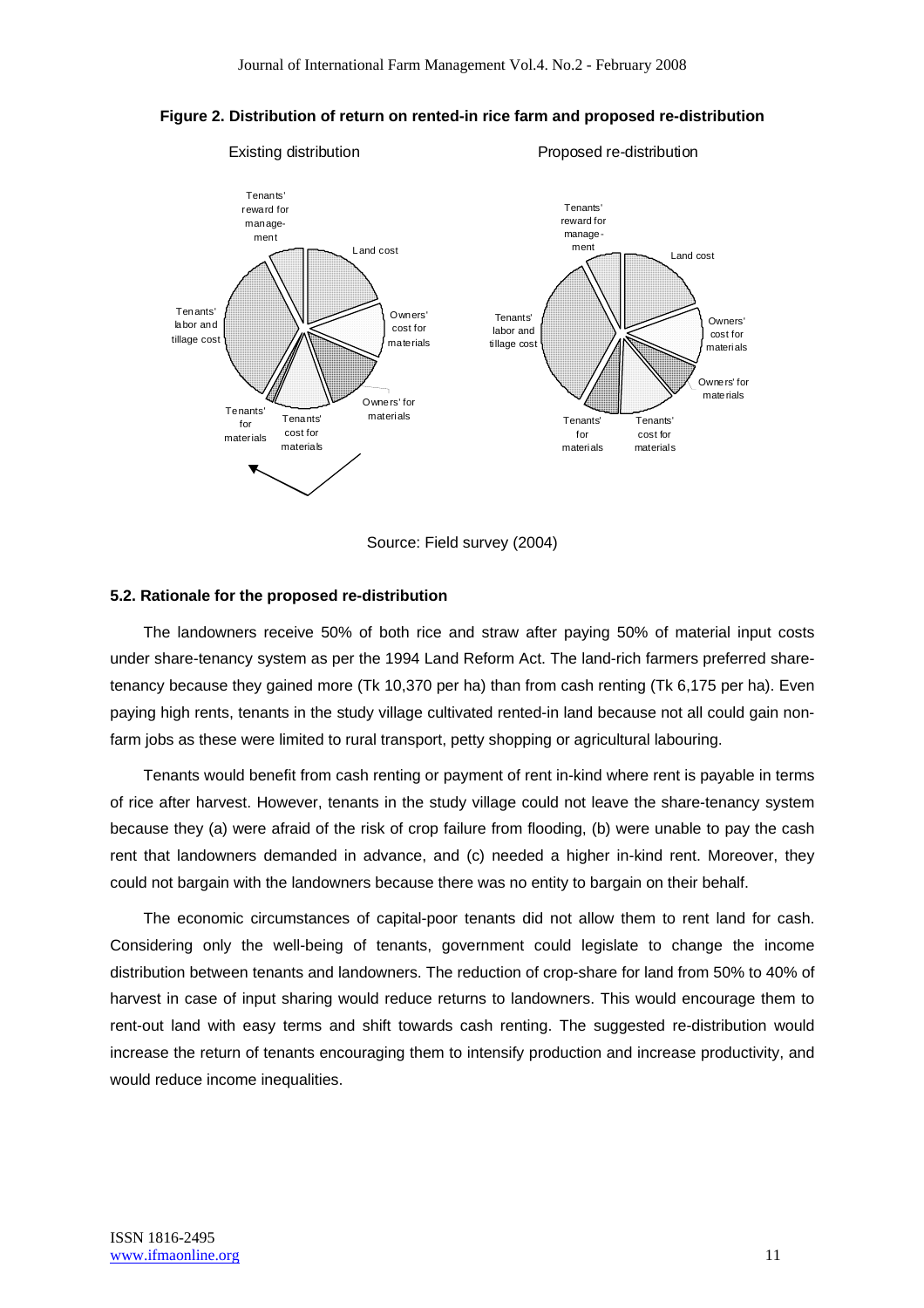#### **VI CONCLUSIONS AND POLICY ISSUES**

This research evaluated sharecropping as practised in one village. The soil was medium lowland with clay and loam soils suitable for rice farming. The village had a risk of crop damage from sudden flooding. Farmers grew rice twice a year in Aman and Boro seasons and had abandoned low productive Aus rice farming. The HYV Boro rice farming in the dry season had increased because suitable soils needed relatively limited irrigation. Rice productivity was highest for the large farmer because of using new seeds and taking great care of a small area of owned land. All farmers were in advantageous position in selling rice as there were many rice mills in and around the village. The landpoor farmers preferred rice farming on both the operated and rented out area as the crop was easily sold and it was easy to collect their share under the share-tenancy system.

The large and medium farmers preferred to rent-out most of their land and employ tenants. The large farmer from share-tenancy earned about 70% more than cash renting after paying 50% of material input costs. On the other hand, tenants received a lesser share from their rented-in farms. The distribution of costs fixed in the 1984 Land Reform Act could no longer support tenants. There were inequalities in rewards not balanced by economic forces. New legislation to re-fix the returns at 20% harvest for land, 40% for tillage & labor, and 40% for inputs would assist tenants.

This research evaluated sharecropping in one village where there was a risk of sudden and seasonal floods. However, the share-tenancy system was found to be changing towards cash and inkind rent tenancy systems in some other areas in the country. The economic agents for these transformations are important issues in analysing agrarian changes. Any future study should be extended to evaluate the cash, in-kind as well as sharecropping to strengthen any recommendation.

#### **REFERENCES**

- Ahmed, R. (1995) Liberalization of Agricultural Input Market in Bangladesh: Process, impact and lessons, Agricultural Economics, Vol. 12, No. 2, pp. 115-128.
- BBS (2005) Statistical Pocketbook of Bangladesh 2003, Bangladesh Bureau of Statistics (BBS), Dhaka.
- BBS (2002) Census of Agriculture 1996: District Series Sherpur, Bangladesh Bureau of Statistics (BBS), Dhaka.
- BBS (1999) Census of Agriculture 1996, Bangladesh Bureau of Statistics (BBS), Dhaka.
- BBS (1995) Yearbook of Agricultural Statistics of Bangladesh 1992, Bangladesh Bureau of Statistics (BBS), Dhaka.
- BBS (1988) Census of Agriculture and Livestock 1983/84: District Series Sherpur, Bangladesh Bureau of Statistics (BBS), Dhaka.
- CPD (2004), Mapping Poverty for Rural Bangladesh: Implication for pro-poor development, Centre for Policy Dialogue (CPD), Dhaka, Dialogue Report No. 69, p. 21.